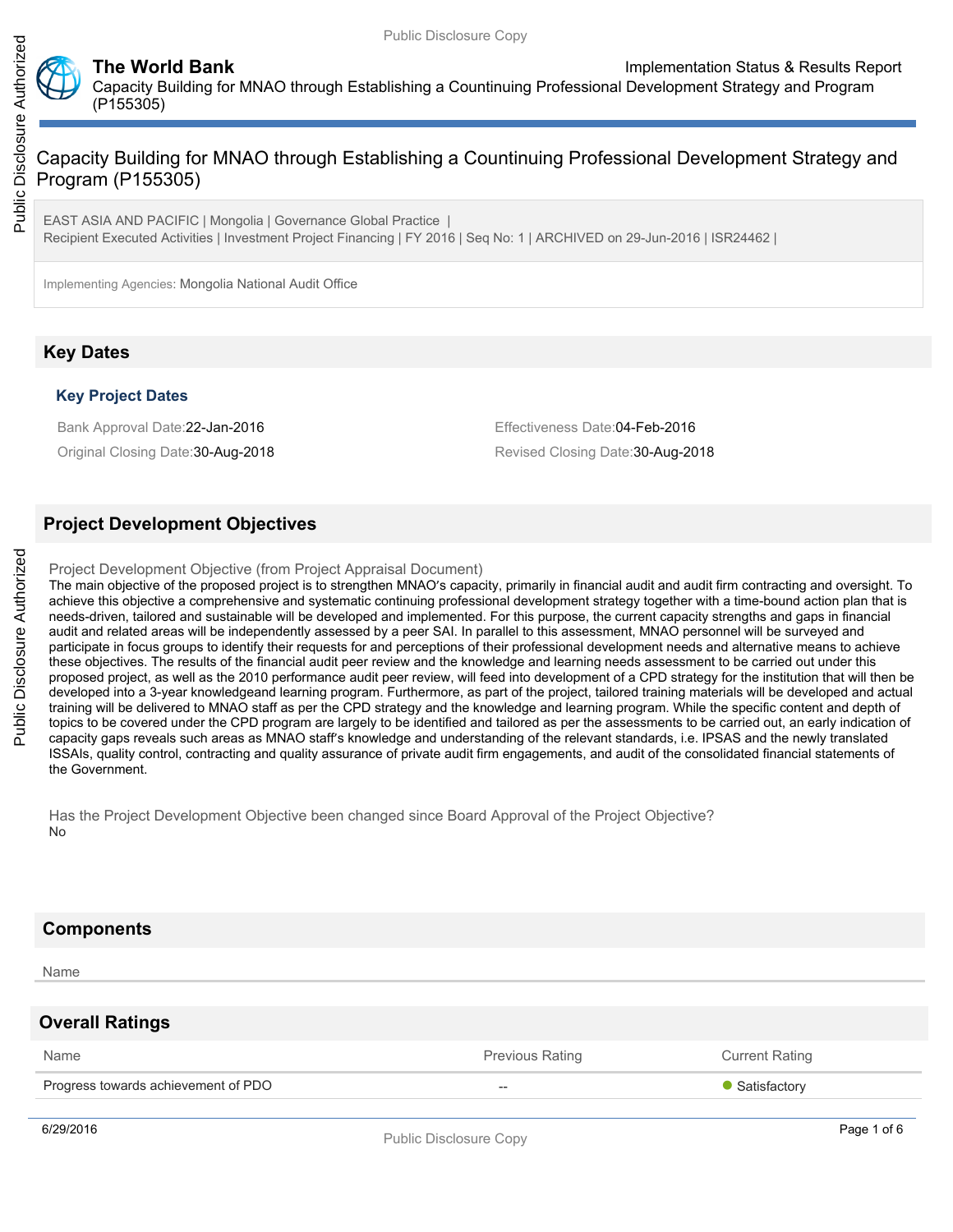

**The World Bank Implementation Status & Results Report** 

Capacity Building for MNAO through Establishing a Countinuing Professional Development Strategy and Program (P155305)

Overall Implementation Progress (IP)  $\overline{\phantom{0}}$  Satisfactory

# **Implementation Status and Key Decisions**

Since the effectiveness of the project declared on February 4, 2016, the project has made a satisfactory progress and has so far carried out the following activities. On March 16, a half-day inception workshop was organized for the relevant officials of MNAO including the Auditor-General, members of the project steering committee as well as staff and mangers from the relevant departments e.g. the Strategy and Management Department as the main implementing body as well as the Financial, Performance and Compliance Audit Departments. The purpose of the workshop was to bring everyone on the same page with regards to the planned activities of the project, clarify roles and responsibilities of the different players at MNAO in implementation of the project and to hear any comments from the MNAO staff for more effective and better implementation of the project. Following the inception workshop, the Bank team then had another more detailed technical meeting with the managers of the Strategy and Management Department of MNAO to discuss the project overall work plan and the terms of references for the consulting services to be procured in the immediate future including the one for the peer review activity, which is a prerequisite for the remaining planned activities. In due course, a final draft project work plan was prepared by MNAO together with a detailed budget and was submitted to the Bank's review and no objection after the Bank team's comments have been reflected on the initial drafts. Furthermore, the terms of reference for the financial audit peer review has been prepare and finalized as of the ISR date. The UK National Audit Office (NAO) has been identified as a potential peer reviewer for MNAO and the Bank team is currently discussing with the UK NAO on the proposed dates of the peer review that is currently planned to take place in the fall of 2016. Upon completion of the peer review and provision of the recommendations, the remaining project activities will take shape as planned. The project has withdrawn its initial advance of USD 75,000 from the Bank on June 15, 2016.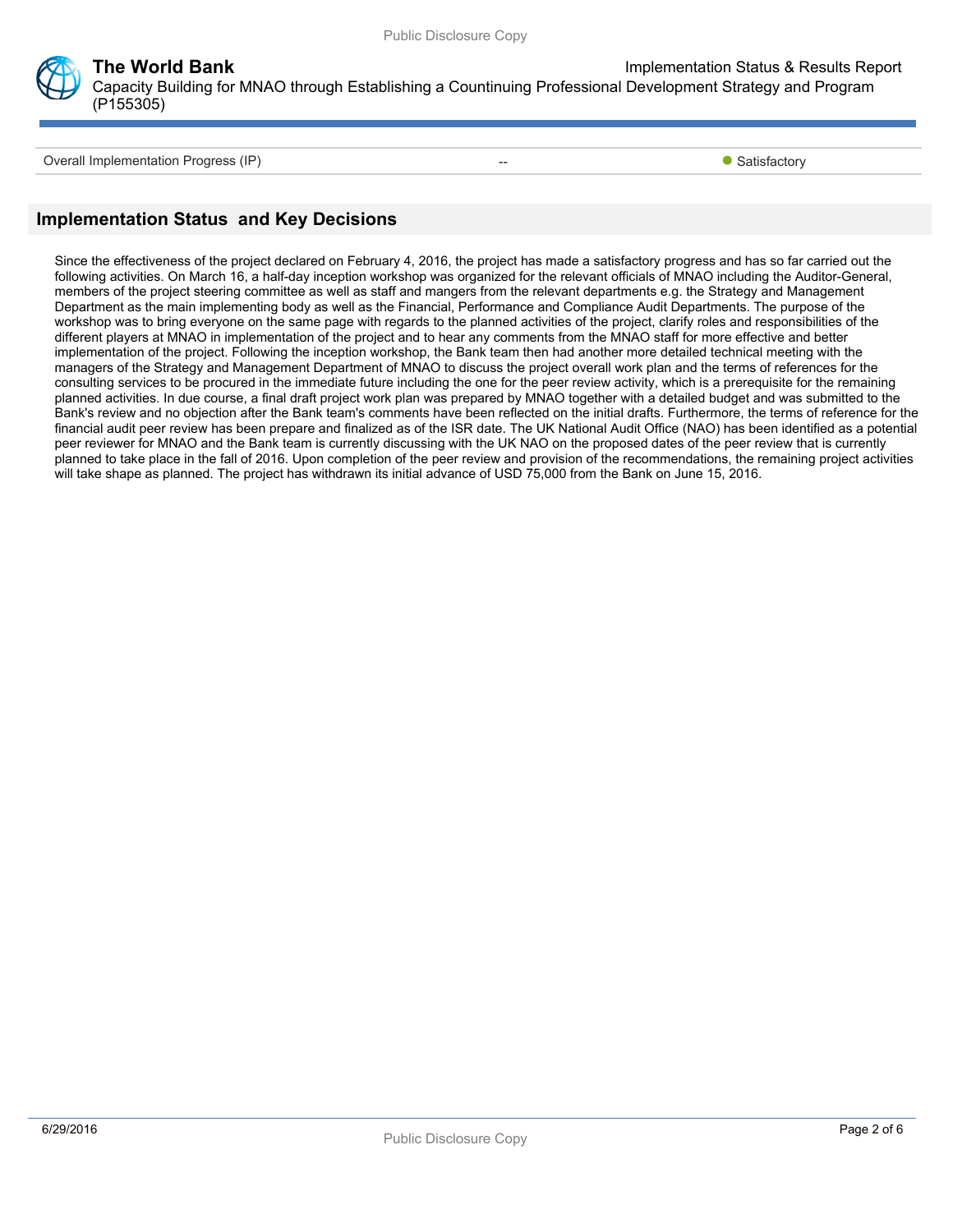

## **Risks**

### **Overall Risk Rating**

| <b>Risk Category</b> | Rating at Approval | Previous Rating | <b>Current Rating</b> |
|----------------------|--------------------|-----------------|-----------------------|
| Overall              | Moderate           | $--$            | Moderate              |

**Comments** 

There has been no change to the project risk assessment at this time. The main risks of the project remain associated with MNAO's capacity to manage the project effectively to ensure the timely and efficient implementation and completion of the planned project activities.

## **Results**

### **Project Development Objective Indicators**

MNAO has made demonstrable progress in implementing the targeted improvements which emerge from the financial audit peer review (Percentage, Custom)

|       | <b>Baseline</b> | Actual (Previous) | Actual (Current) | End Target  |
|-------|-----------------|-------------------|------------------|-------------|
| Value | 0.00            | $- -$             | 0.00             | 25.00       |
| Date  | 11-Jan-2016     | $- -$             | 28-Jun-2016      | 31-Aug-2018 |

#### MNAO auditors have been trained in the priority areas identified by the CPD strategy and action plans (Percentage, Custom)

|       | <b>Baseline</b> | Actual (Previous) | Actual (Current) | End Target  |
|-------|-----------------|-------------------|------------------|-------------|
| Value | 0.00            | $- -$             | 0.00             | 50.00       |
| Date  | 11-Jan-2016     | $- -$             | 28-Jun-2016      | 31-Aug-2018 |

#### MNAO has utilized a strengthened procedure for selection of private audit firms contracted to conduct audits of government entities (Yes/No, Custom)

|       | Baseline | Actual (Previous) | Actual (Current) | End Target |
|-------|----------|-------------------|------------------|------------|
| Value | N        | $- -$             |                  |            |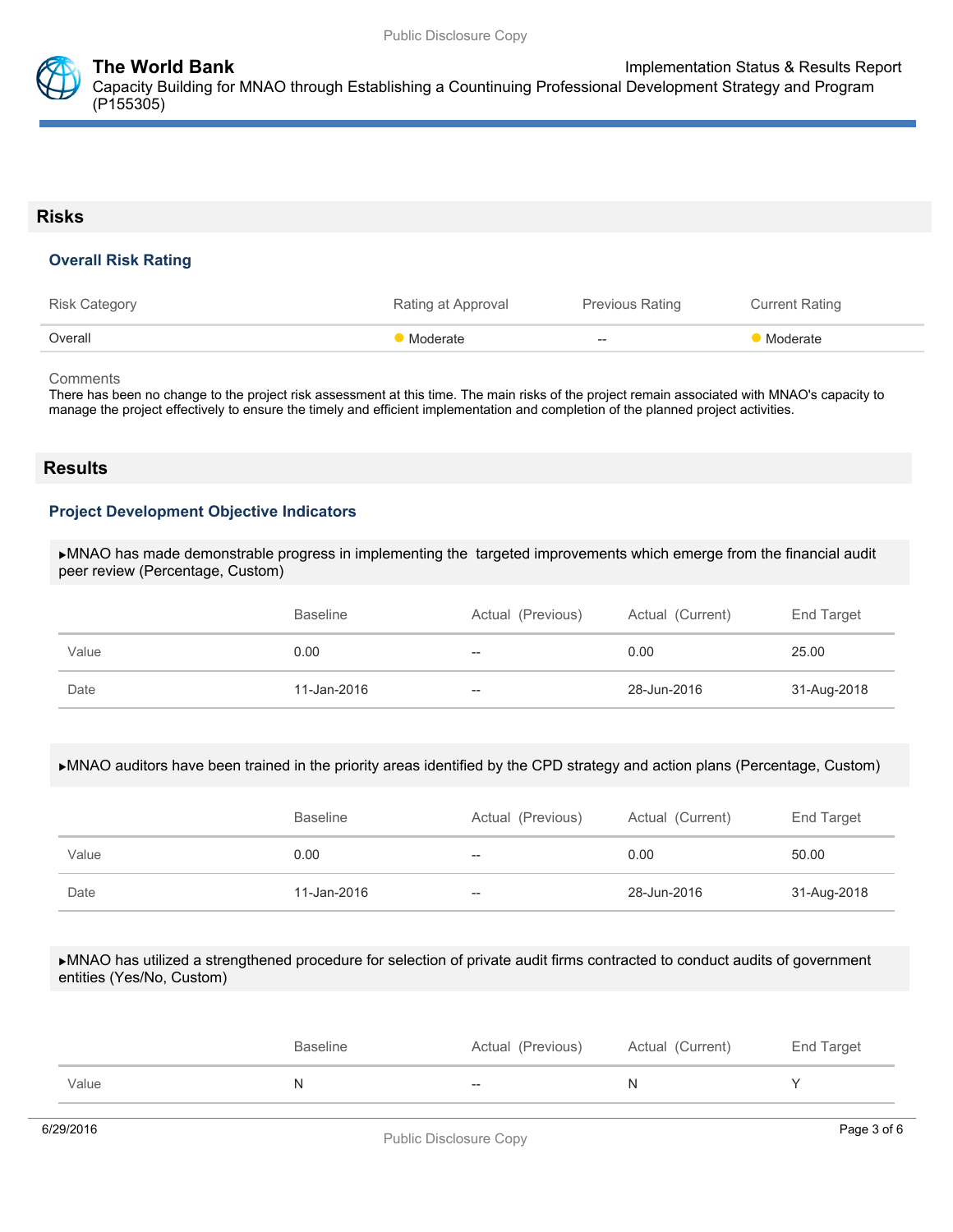

| Date<br>-Jan-2016<br>$--$ | $28-$<br>-Jun-2016 | 30.47<br>$\sim$ $\Delta$ <sub>110</sub> - $\sim$ |
|---------------------------|--------------------|--------------------------------------------------|
|---------------------------|--------------------|--------------------------------------------------|

#### Overall Comments

The project implementation is on track and it has not yet reached the time in its implementation to meet the target results.

### **Intermediate Results Indicators**

A peer review report including recommendations for improvement of MNAO's financial audit capabilities submitted (Yes/No, Custom)

|       | <b>Baseline</b> | Actual (Previous)                              | Actual (Current) | End Target  |
|-------|-----------------|------------------------------------------------|------------------|-------------|
| Value | N               | $\hspace{0.1mm}-\hspace{0.1mm}-\hspace{0.1mm}$ | N                |             |
| Date  | 11-Jan-2016     | $\hspace{0.1mm}-\hspace{0.1mm}-\hspace{0.1mm}$ | 28-Jun-2016      | 31-Aug-2018 |

### Report on MNAO training needs assessment (Yes/No, Custom)

|       | <b>Baseline</b> | Actual (Previous) | Actual (Current) | End Target  |
|-------|-----------------|-------------------|------------------|-------------|
| Value | N               | --                | N                |             |
| Date  | 11-Jan-2016     | $- -$             | 28-Jun-2016      | 31-Aug-2018 |

#### ▶ CPD strategy and an action plan have been developed and adopted (Yes/No, Custom)

|       | Actual (Previous)<br><b>Baseline</b> |       | Actual (Current) | End Target  |
|-------|--------------------------------------|-------|------------------|-------------|
| Value | N                                    | $-\!$ | N                |             |
| Date  | 11-Jan-2016                          | $-\!$ | 28-Jun-2016      | 31-Aug-2018 |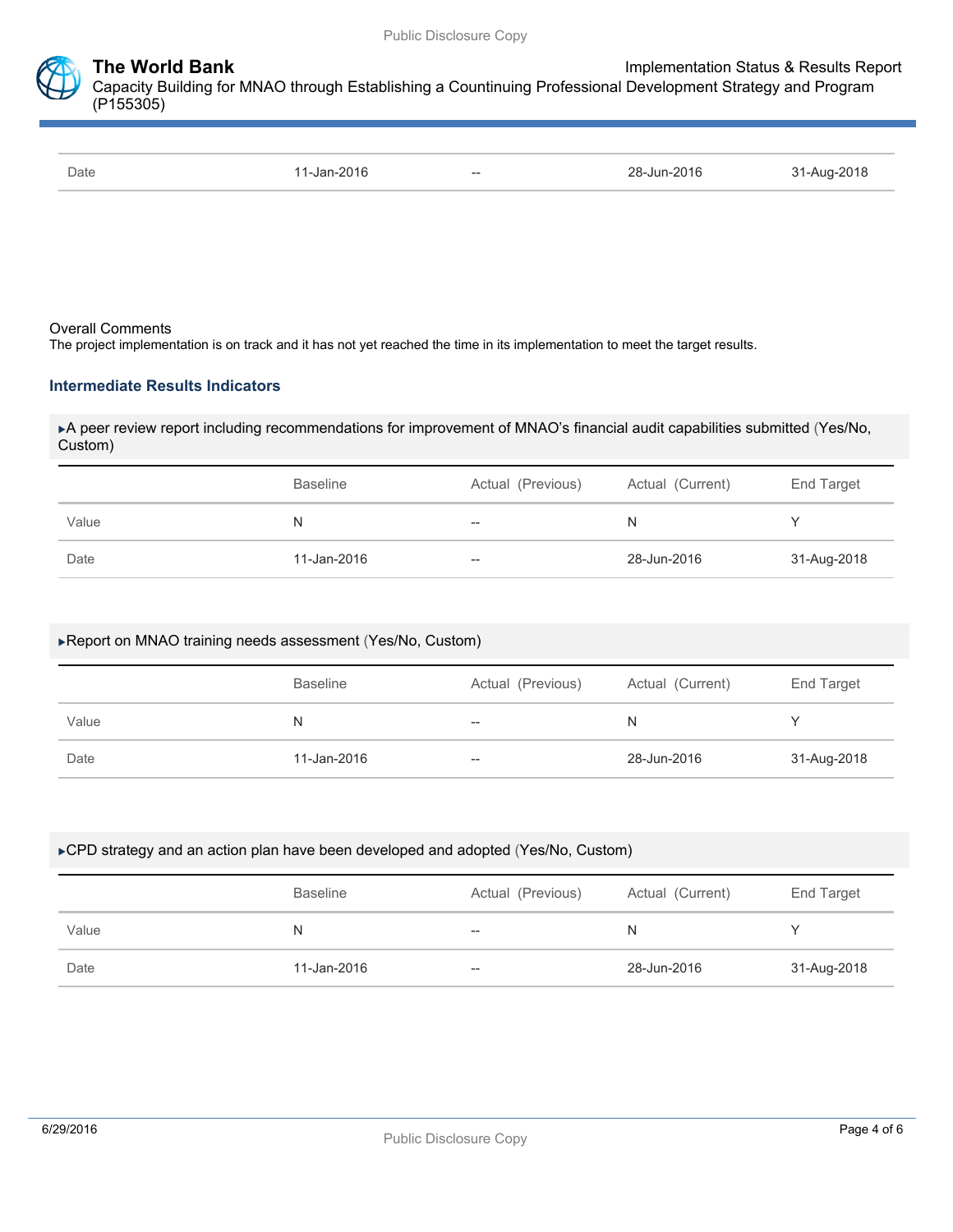

#### Materials developed for 50% of the courses included in the CPD action plan (Percentage, Custom)

|       | <b>Baseline</b> | Actual (Previous) | Actual (Current) | End Target  |
|-------|-----------------|-------------------|------------------|-------------|
| Value | 0.00            | $- -$             | 0.00             | 50.00       |
| Date  | 11-Jan-2016     | $- -$             | 28-Jun-2016      | 31-Aug-2018 |

### Selection procedure for private audit firms that would perform contracted audits developed (Yes/No, Custom)

|       | <b>Baseline</b> | Actual (Previous)        | Actual (Current) | <b>End Target</b> |
|-------|-----------------|--------------------------|------------------|-------------------|
| Value | N               | $\overline{\phantom{a}}$ | N                |                   |
| Date  | 11-Jan-2016     | $- -$                    | 28-Jun-2016      | 31-Aug-2018       |

#### Overall Comments

**Data on Financial Performance**

The project implementation is on track and it has not yet reached the time in its implementation to meet the target results indicators.

|                            | <b>Disbursements (by loan)</b> |               |                      |          |                     |                           |                  |                    |                   |
|----------------------------|--------------------------------|---------------|----------------------|----------|---------------------|---------------------------|------------------|--------------------|-------------------|
| Project                    | Loan/Credit/TF                 | <b>Status</b> | Currency             | Original | Revised             | Cancelled                 | <b>Disbursed</b> | Undisbursed        | <b>Disbursed</b>  |
| P <sub>155305</sub>        | <b>TF-A1838</b>                | Effective     | <b>USD</b>           | 0.38     | 0.38                | 0.00                      | 0.08             | 0.31               | 20%               |
| <b>Key Dates (by loan)</b> |                                |               |                      |          |                     |                           |                  |                    |                   |
| Project                    | Loan/Credit/TF                 | <b>Status</b> | <b>Approval Date</b> |          | <b>Signing Date</b> | <b>Effectiveness Date</b> |                  | Orig. Closing Date | Rev. Closing Date |
| P155305                    | TF-A1838                       | Effective     | 22-Jan-2016          |          | 04-Feb-2016         | 04-Feb-2016               |                  | 30-Aug-2018        | 30-Aug-2018       |

## **Cumulative Disbursements**